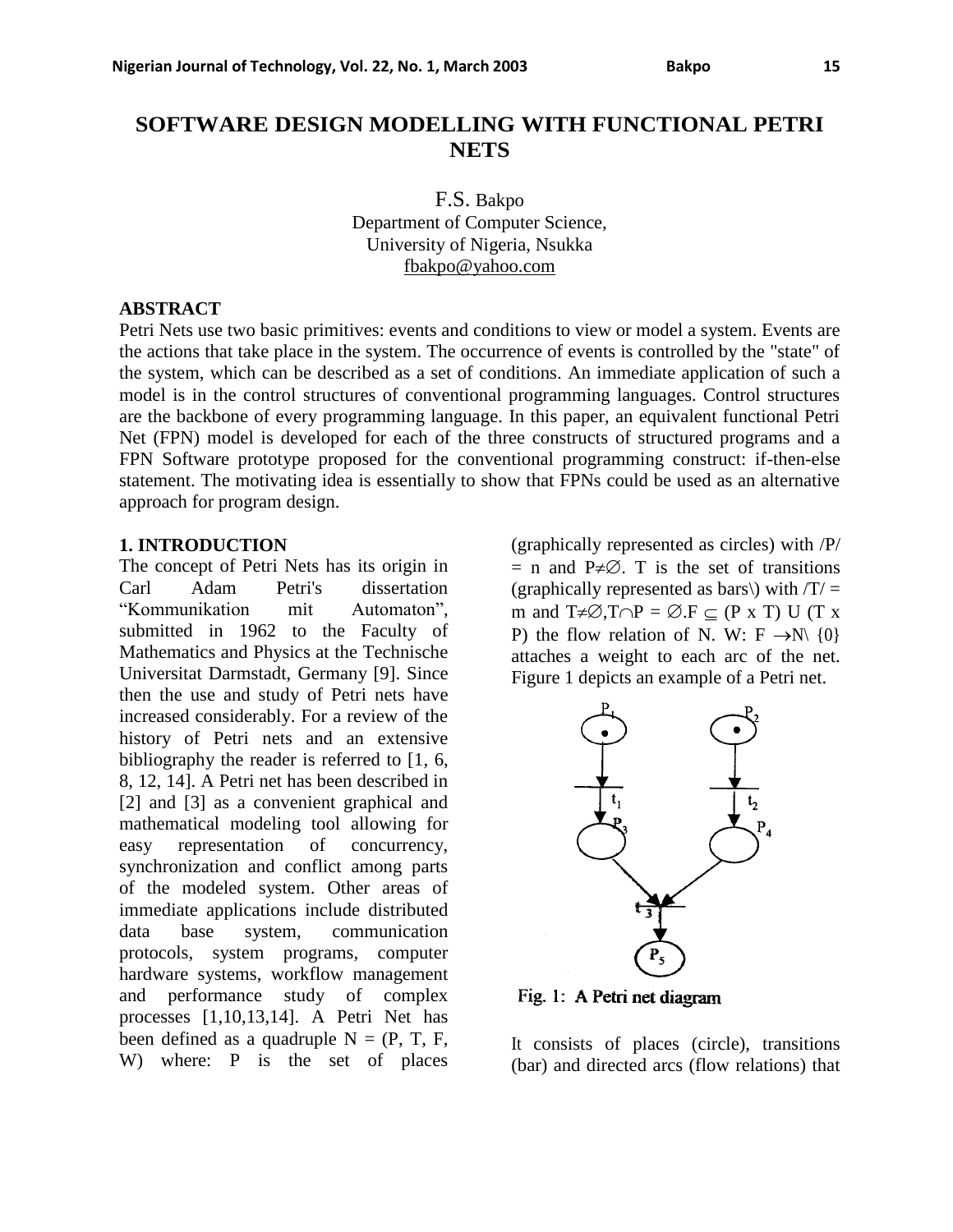connect them. Input arcs connect places with transitions, while output arcs start at a transition and end at a place. A place may contain zero or more marking also called weights or tokens. The current state of a modeled system (the marking) is given by the number (and type) of tokens in each place. Transitions are active components and are used in modeling activities (events) which can occur (the transition fires), thus changing the state of the system (the marking of the Petri net). Transitions may

fire only if they are enabled, which means that all the preconditions for the activity (or events) must be fulfilled. Usually, this happens if here are enough tokens available in the input places. When the transition fires, it removes tokens from its input places and adds some at its entire output place. The number of tokens removed/added depends on the cardinality of each arc. In figure 1, places PI, P2 initially hold one marker each, as follows:

Before firing: 
$$
P_1 P_2, P_3, P_4, P_5
$$
: = 1, 1, 0, 0, 0,  
During firing:  $P_1 P_3$ : =  $P_1 - I$ ,  $P_3 + 1$  if  $P_1 > 0$   
 $P_2, P_4$ : =  $P_2 - 1$ ,  $P_4 + 1$  if  $P_2 > 0$   
 $P_3 P_4, P_5$ : =  $P_3 - 1$ ,  $P_4 - 1$ ,  $P_5 + 1$  if  $P_3 > 0$  &  $P_4 > 0$   
After firing:  $P_1, P_2, P_3, P_4, P_5$ : = 0, 0, 0, 0, 1.

The Petri net in figure 1 may be used to model a program, which compares two (sorted) arrays to determine whether they have the same set of elements. As we all know, one of the capabilities that make computers so useful is their ability to make conditional decisions and to execute different instructions based on the values of data being processed. These decisions are .usually built into language control structures and constitute the program logic. Consequently, Petri nets could be used to model and verify the correct behavior of programs.

# **2. OVERVIEW OF PROGRAMMING LANGUAGE CONSTRUCTS**

In developing computer software, computer scientists and engineers study various

methods and techniques of software design. One of such techniques is called structured programming. Structured programming refers to the process of designing algorithms in terms of "structured flowcharts". A flowchart is a directed network having three kinds of verticesfunction vertex, predicate vertex and collecting vertex, which are illustrated in figure 2.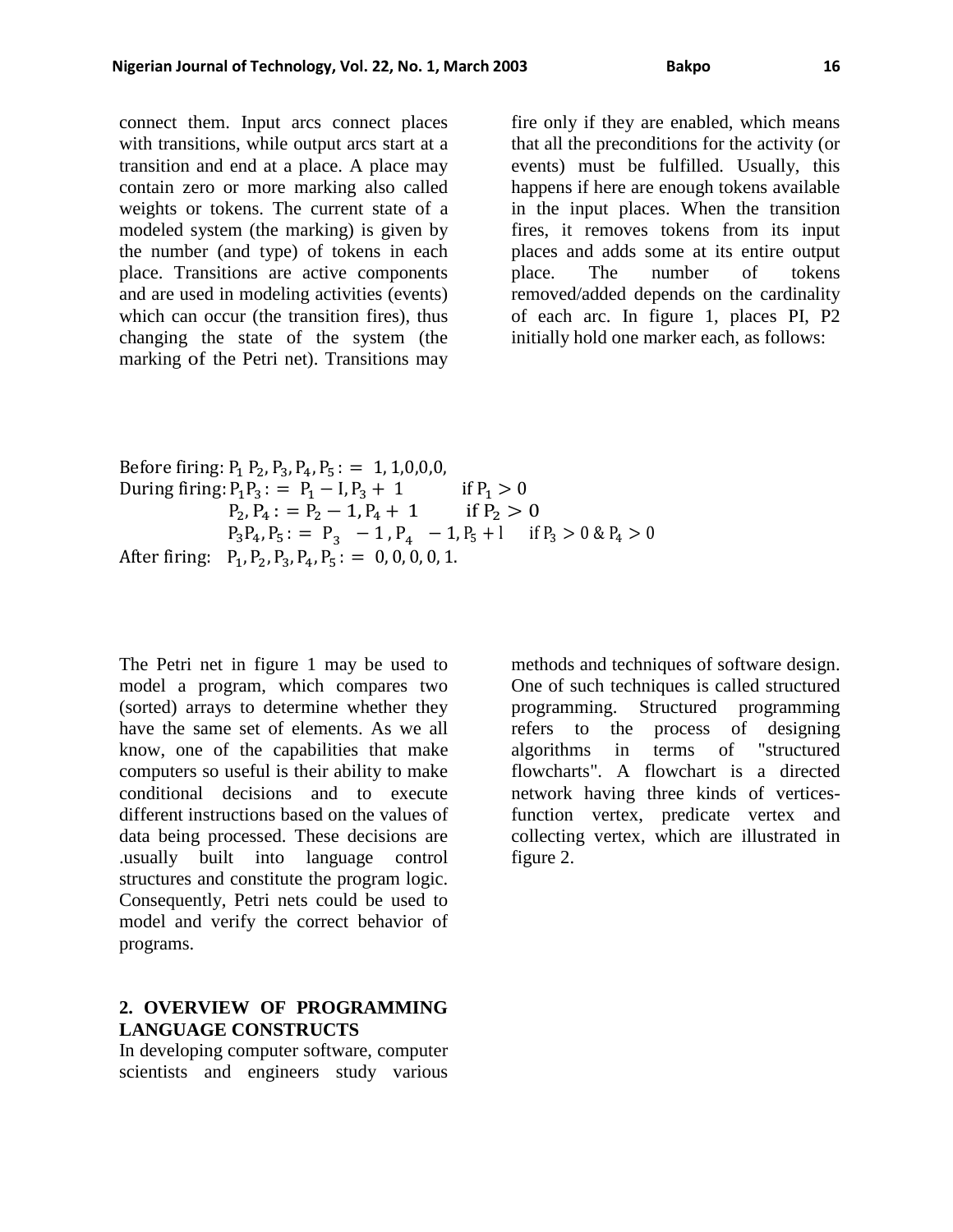



A function vertex is used to represent a function F:  $X^{\circledast}$  y. A predicate vertex is used to represent a function (or predicate) P:  $X \in \{T, F\}$  that is, a Boolean expression, which passes control along one of two branches. A collecting vertex represents the passage of control from either of the two incoming branches to one outgoing branch.

A structured flowchart is therefore a flowchart, which is composed of the three primitive flowcharts shown in figure 3.



Fig 3: The three primitives of a structured flowchart:

(a) do SI;  $S2$  od (b) if B then Sl else  $S2$  fi (c) While B do SI od

These primitives are known respectively as Sequence, Selection, and Iteration.

Virtually all computer programs that are of some practical interest can be represented by flowcharts. It has also been shown by [4] and [10] that any flowchart can in turn be represented by a structured flowchart. An immediate corollary of this result is that the three primitive flowcharts of figure 3 are sufficient to design any algorithm. The flowcharts of figure  $3(a) - (c)$  are referred to as program control structures. The purpose of a structured flowchart is twofold:

- (i) To enable the programmer to arrive at an acceptable structure for a program by identifying its component modules and their mutual interaction. This is aptly the main purpose.
- (ii)To generate semi-automatically the program algorithm by implementing in Pseudocode the control structures indicated in the structured flowchart. This is a by- product

Software designers must limit the number of features included in a program so that it will not require more memory than the system for which it is designed.

# **3 THE CONCEPTS OF FUNCTIONAL PETRI NETS AND LANGUAGE CONSTRUCTS**

A Complex Process (CP) is an ordered 5 tuple =  $(S, K, D, Mo, I)$ , where  $S -$ Functional Petri Net (FPN); K - set of constructions in the CP; D -set of labels associated with entry points; Mo -initial states or markings of the CP; I - system's Interpreter [2,7,11].

**Definition1** A functional Petri net (FPN) has been defined in [2] as a  $5 - \text{tuple } S =$ (P,T,F,  $\mu_0$ , C), where P = P<sub>O</sub> UP<sub>v</sub> UP<sub>C</sub> U P<sub>e</sub> places designated respectively for operators, variables ( operands), constants and conditions;  $P_0 = P_{of} UP_{oe} UP_{oi}$  - that is, an operator place may in turn be functional, logical or iteration;  $T = T_i$ , U  $T_o$  - input and output transitions; F - incidence matrix or function of the net;  $\mu_0$  -initial marking (start) of the net.  $C = \{C_1\}$ ,  $i = 1$ , n - a set of colors, where  $C_1$  -is the set of marking colors in the ith place  $(P_i)$  and n - is the number of places in the net. Consequently,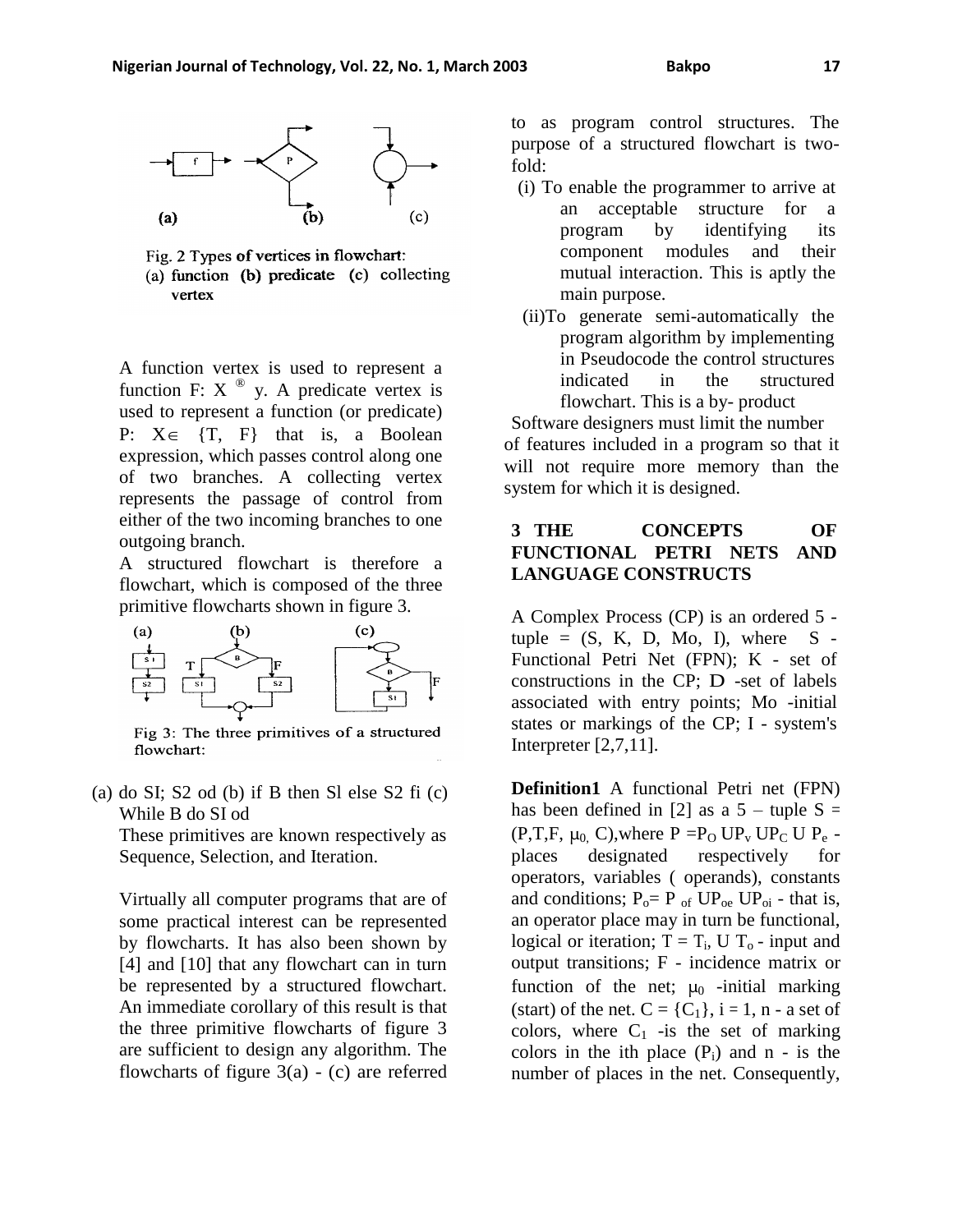a FPN has been introduced as an extension of the classical Petri net obtained as a union of E-net [2,7] and colors Petri nets [5]. A FPN must satisfy the following conditions

| FPN conditions |                                                 | Explanations                                |
|----------------|-------------------------------------------------|---------------------------------------------|
| i.             | $F'(p) \leq 2 \rightarrow p \in \{P_v U P_c\};$ | Input places into a constituent module of   |
| ii.            | $F('P) \leq 1 \rightarrow \forall P \in P;$     | FPN must be equal to or less than 2         |
|                |                                                 | The output place must be less or equal to.1 |
| iii.           | $F(t') \leq 1 \rightarrow t \in T_i$ ;          | The output from transition must be less or  |
|                |                                                 | equal to 1                                  |
|                |                                                 | The output into elementary constructs       |
| iv.            | $F(P') \leq 1 \rightarrow P \in P_0$ ;          | F('P) must be equal or less than 1          |
|                |                                                 | The input to transition must be greater or  |
| $V_{\star}$    | $F(t') \geq 1 \rightarrow t \in T_1$ ;          | equal to 1.                                 |
|                |                                                 | The output from elementary constructs       |
|                |                                                 | $F(t')$ must be greater or equal to 1.      |
| V1.            | $F(t') \ge \rightarrow t \in T_0$ :             |                                             |

### **4. MAPPING SOFTWARE DESIGN CONCEPTS ONTO FUNCTIONAL PETRI NETS**

**Definition 2** In a CP, construction is defined as  $K = \{Ke, Kc\}$ , where Ke elementary (or primitive) constructs and Kc - constituent modules (or subgraphs) of the net. Thus, a CP consists of modules, where each module in turn consists of elementary constructs. This is similar in concepts to the Top down design methodology. There are three types of elementary constructs in FPN, depending on the type of operation. Thus, we have  $Ke = \{K_{ef}, K_{el}, K_{ei},\}$ , where  $K_{ef}$   $K_{ei}$ ,  $K_{ei}$ , - are elementary functional, logical and iteration constructs, respectively. Figure 4 shows these three elementary constructs. A functional construct may have n+ I input variables (operands) of which one may be constant and m output variables. The net functions by processing the variables in sequence.



Fig. 4(a): Functional Construct

That is,  $P_{vi}$  is processed to yield  $P_{v(n+1)}$ before  $P_{v2}$  is processed. The syntax is: <FUNC>. [<N>] (<INPl>, [<INP2>]) (<OUTl>,[<OUT2>]), where N is a Petri net label.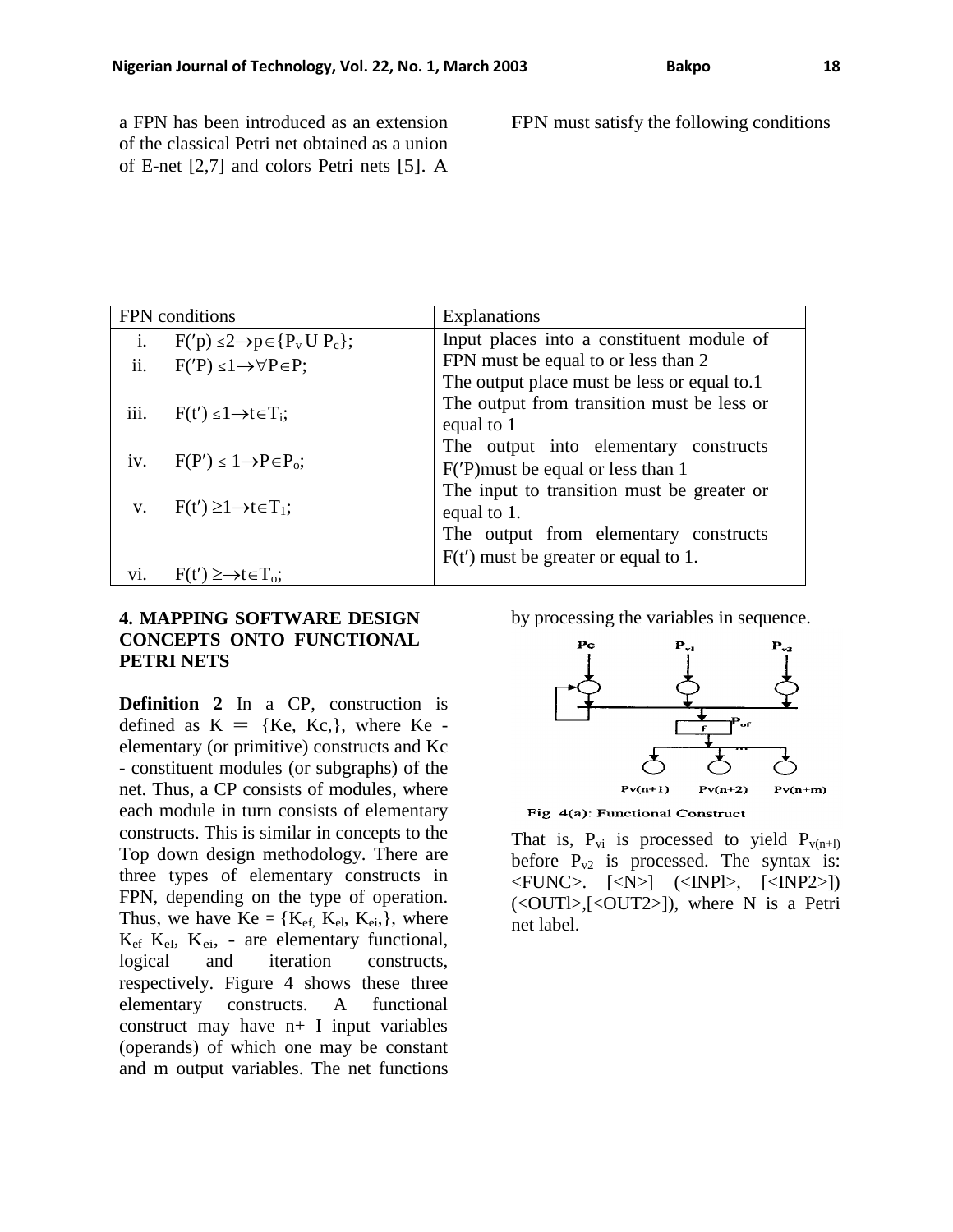

Fig 4(b) Logical construct

The syntax of a logical construct is as follows:

 $\langle N \rangle$  = COND. $\langle L \rangle$  ( $\langle NPL \rangle$ ,  $\langle NPL \rangle$ ) (T =  $\langle$  OUT THEN $>$ , E =  $\langle$  OUT ELSE $>$ )  $\langle$ N $>$  $=$ T.  $\langle$ EXP>  $(\langle$ INP1 = OUT THEN>  $\langle$ INPl> ...  $\langle$ INPn>)  $(\langle$ OUTI> ...  $\langle$ OUTm>); $\langle$ N> = E.  $\langle$ EXP>  $(\langle$ INP2 = OUT ELSE>,<INP1> ... <INPn>)  $(<$ OUT1> ...  $<$ OUTm>);

Notice in figure 4(b) that the *logical*  construct is the key to determining which way the flow will go. It consists of not more than two input variables (places) at a time and two possible outcomes of the logical - true or false. The execution of a statement decreases values of variables corresponding to its input places by 1 (provided they are all positive) and increases values of variables corresponding to its output places by 1, in one multiple assignment.



Fig 4 (c) Iteration construct

The iteration construct is adirect consequence of the logical construct. Here, if the condition stated in the logical construct is true, the subnet on the left-hand part will fire, otherwise, execution follows the right- hand part.

Similarly, a composite module  $Kc = \{K_{cf};$  $K_{cI}$ , where  $K_{cf}$  - is functional construct; and  $K_{c1}$ , -is a logical construct.



**Definition 3** A composite module  $K_c$ , =  $(P_c)$ ,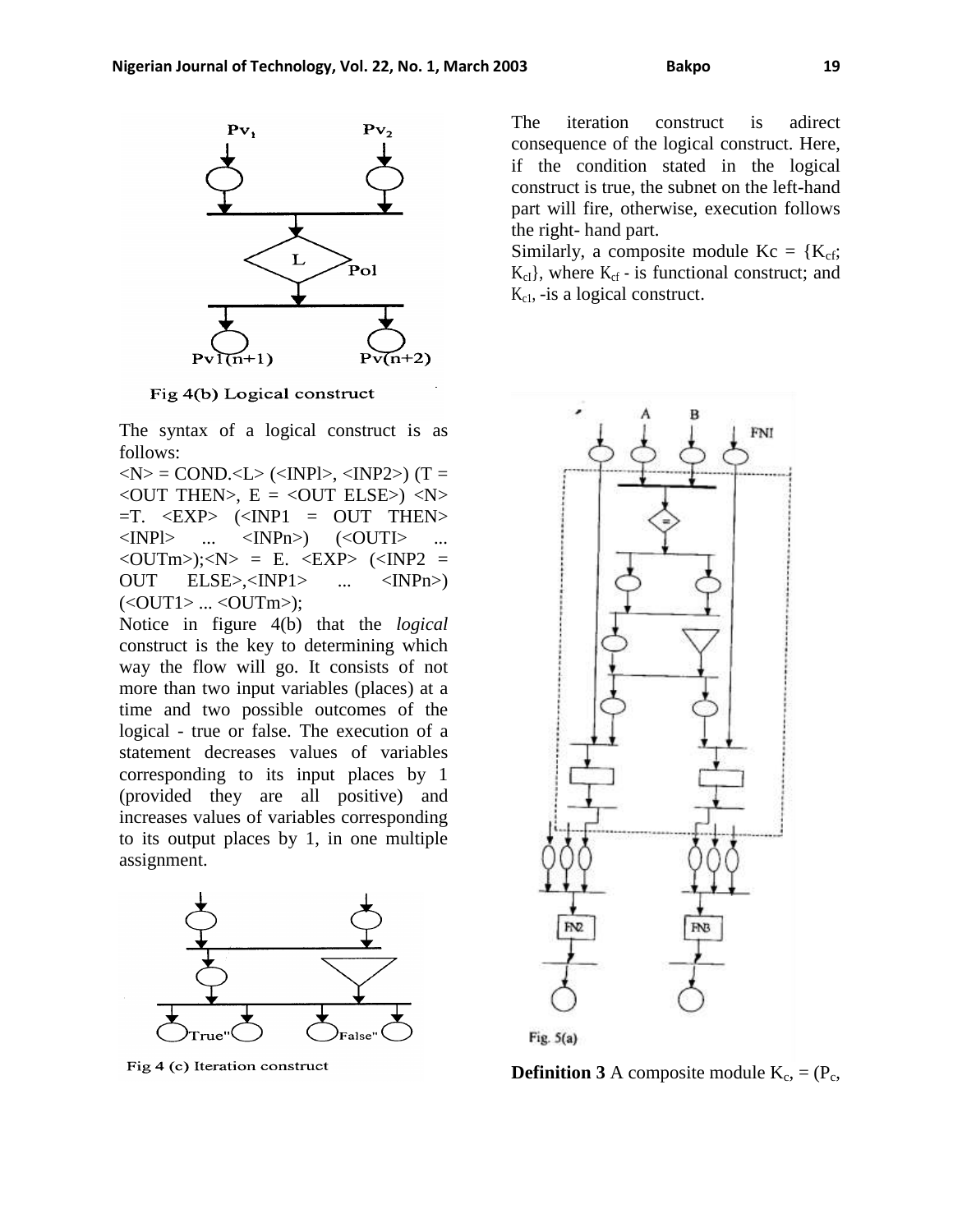$T_c$ ,  $F_c$   $\mu_{oc}$   $C_c$ ) is a sub graph of FPN in which each place  $p \in P_c$ ,  $F_c$  – denotes incidence function,  $\mu_{oc}$  - initial marking of the net for  $p \in P_c$ , In a FPN, places are designated as input and output whereas transitions are also designated as input and output. These definitions are as follows:

- (i) An input transition of a composite module or sub graph may be defined as: Tic= {t\t Tib  $\Lambda \exists p \in$  ${p/P F (t)} \Lambda p \in P_b$ ; where Tib is subsets of input transitions in the composite module and Pb - a set of places in the composite module;
- (ii) An output transition of a composite module is also defined as:  $Toc = \{t \mid t$  $\in$  Tob,  $\forall p \in Pn$ ,  $\exists p \in \{p \setminus t \in P(p)\}\}.$

(iii) An output (variable) place in the composite module may be defined as Pvc=  $\{p \mid P \in Pb\}.$ 

Figure 5 illustrates a FPN model of the conventional programming language construct: **If A** = **B then FN2 else FN3.** 

An if-then-else block permits one of two different groups of executable statements to be executed, depending on the outcome of a logical test. If the logical expression is true, then the first group of executable statements FN2 will be executed. Otherwise, the second group of executed statements FN3 will be executed. Figure 5 (a) depicts the model of such computation using the three primitive constructs

**Definition 4** A set of labels D associated with entry points  $D = \{d_{ov}; d_{bv}, d_{lv}\}$ , where  $d_{ov}$ ,  $d_{bv}$  and  $d_{lv}$ , are labels of operand, Boolean, and linked variables, respectively. Labels of operand variables are obtained as output of a functional construct while labels of Boolean variables are obtained as output of logical construct where decisions are taken based on the logical values of True or False. Labels of linked variables are obtained during compilation and refer to the various modules that will be linked together before execution.

**Definition 5** In a CP, the system's interpreter is defined as:

I:  $\mu_0 X \mu(P_v) = M_0 X D$ , where  $M_0$ - denotes initial marking, and D - set of labels. The system's interpreter is discussed in more detail in [2].

# **5.SOFTWARE PROTOTYPE USING FUNCTIONAL PETRI NETS**.

The classical Petri net allows for the modeling of states, events, conditions, synchronization, parallelism, choice, and iteration. However, Petri nets describing real processes tend to be complex and extremely large. Moreover, the classical Petri net does not allow for the modeling of data and time. To solve these problems in [4] and [14] three different extensions of the basic Petri net were proposed. These are:

- (1) the extension with color to model data;
- (2) the extension with time and
- (3) the extension with hierarchy to structure large models.

In this section, the extension with hierarchy is employed. A hierarchy or elementary construct or subnet is an aggregate of a number of places, transitions, and subsystems.

If the dotted portion in figure 5 (a) is replaced by the logical construct (subnet) of FPN, then it is possible to modify figure 5 (a) without changing its hierarchical structure. The equivalent model is depicted in figure 5 (b).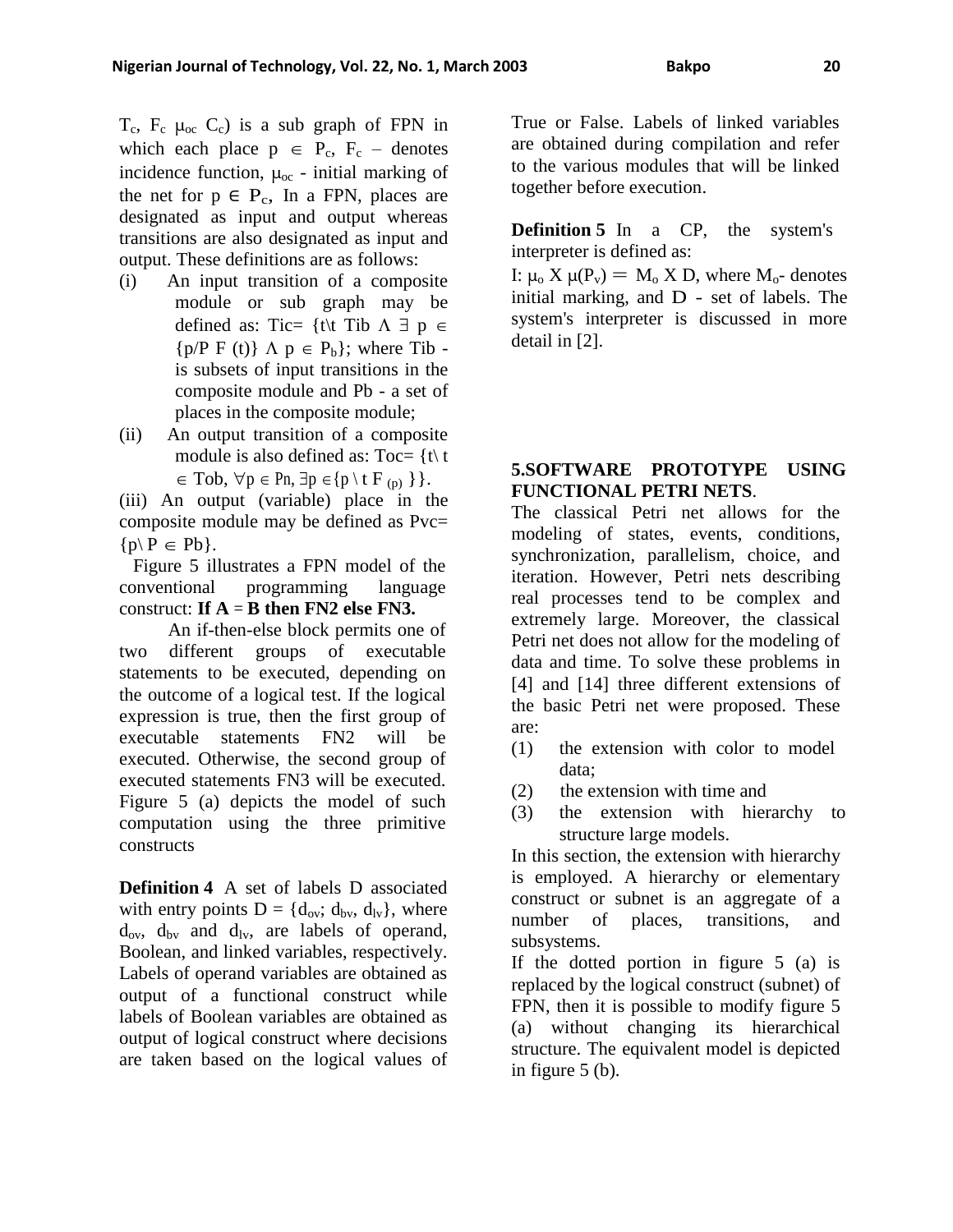(<OUTl>,[<OUT2>]);

 $\langle d_{\rm dv}\rangle$  END/ \* Absence of token or variables \*/

Where  $d_{\text{dv}}$  denotes FPN labels.

### **6 ANALYSIS OF CORRECTNESS OF**  A **COMPLEX PROCESS.**

Basically, there are three types of analysis that one may examine in the design of a new system, namely:

(i) Validation, i.e., testing whether the system behaves as expected,

(ii) Verification, i.e., establishing the correctness of a system, and

(iii) Performance analysis, i.e., evaluating the ability to meet requirements with respect to throughput times, service levels, and resource utilization. As in the classical Petri nets, all formal proofs are also advocated in this paper. For a detailed review of this analysis the reader is referred to [3, 6, 8, 11]. To meet the needs of this paper, which is mapping of one component onto another, let us examine a property known as **identity of computational modules.** 

**Definition 6** A Complex Process that is modeled with FPN whose initial and final markings are  $\mu_o^{c}$ ,  $\mu_f^{c}$  respectively, is called *identical and deadlock-free* if there exist a sequence of executed transitions τ, that  $\mu_o^{c}$  →<sup>τ</sup>  $\mu_f^c$  and each transitions t  $\in$  T is contained in  $\tau$  at least once. It is believed that similar computational modules operating at different speed and sequence of execution will produce independent solutions that are identical. This property is also referred to as **identity of solutions.** 



Figure 5 (b) shows the conventional IF - THEN- ELSE programming statement composed using subnets of FPN. A Petri net extended with these properties may be called a high-level Petri Net. The

corresponding software prototype follows:  $\langle d_{\rm dv} \rangle$  START/\* Presence of tokens or variables \*/

 $\langle d_{\rm dv} \rangle$  INP ( $\langle$ INP1>,  $\langle$ INP2>)

 $\langle d_{dv} \rangle$  IF  $\langle L \rangle$  ( $\langle NPL \rangle$ ,  $\langle NPL \rangle$ ) (T $\langle OUT$  $-$  THEN $>$ , E  $=$  <OUT-ELSE $>$ );

 $\langle d_{\rm dv} \rangle$  T. $\langle$ FUNC $\rangle$  ( $\langle$ INPl = OUT-T H E N >, ,<INP1>, ... ,<INPn>)  $(<$  OUT1, ... < OU Tm >);

 $\langle d_{dv} \rangle$  E. $\langle FUNC \rangle (\langle NP2 = OUT - ELSE \rangle)$ ,  $\langle NPL \rangle$ ,...  $\langle NPL \rangle$   $\langle \langle OUT1 \rangle$ ), ...  $\langle$  OUTm $>$ );

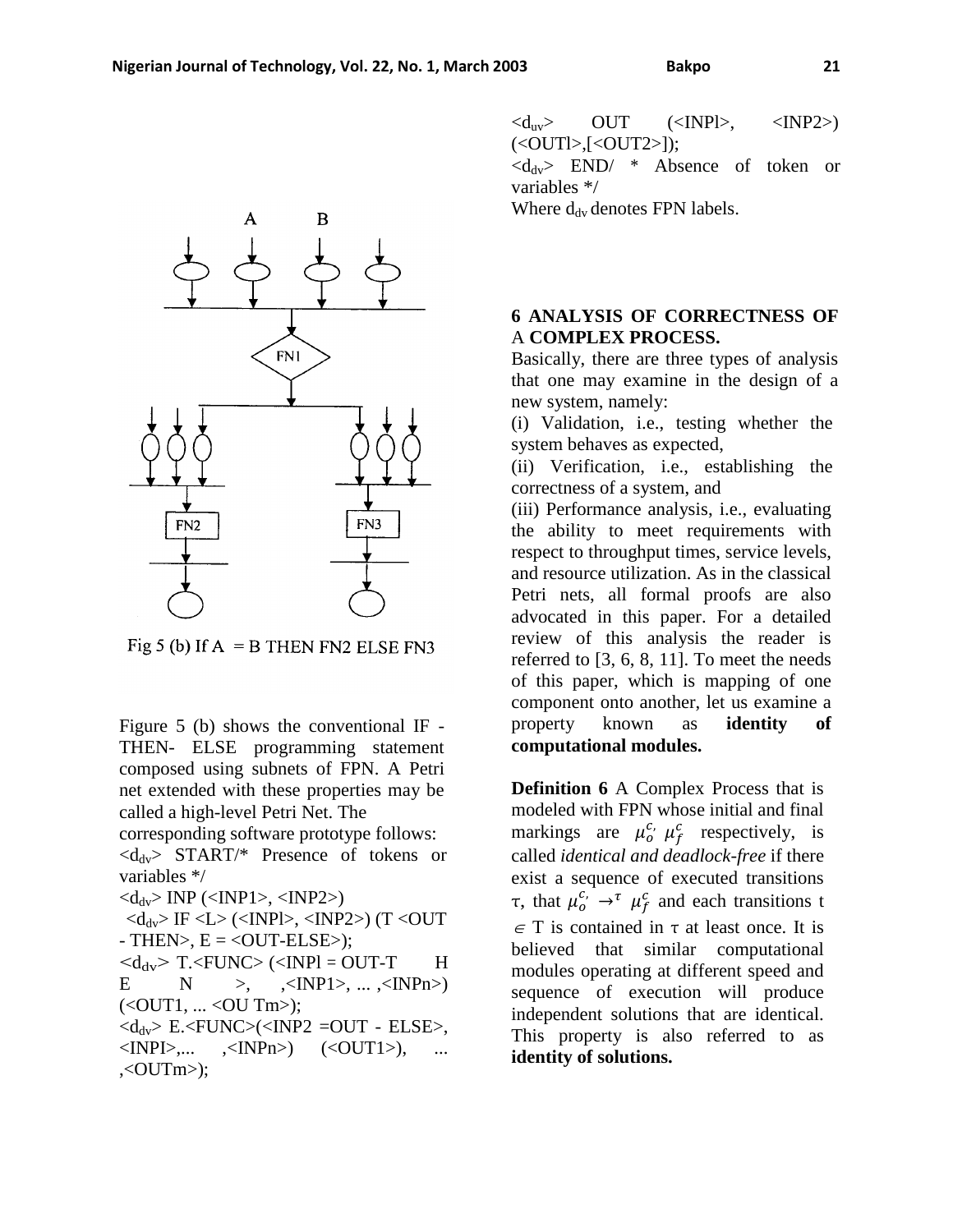### **7. CONCLUSION**

Software design is an application domain, which could benefit from the features of functional Petri nets. For this reason, we have presented in this paper an equivalent FPN Software prototype for the conventional language *control*  structures. The concepts discussed in this paper, if properly harnessed will revitalize the existing structured programming method for the following reasons:

\* FPN provides formal semantics despite its graphical nature,

\* FPN models the occurrence of events by the state,

\* FPN provides an abundance of analysis techniques.

### **REFERENCES**

- [1] Agerwala, T "Putting Petri Nets to work" *Computer* 12 *(1*2), 1979.
- [2] Bakpo, F.S "Elaboration of an Interpreter for Functional Petri Nets' language in a Dataflow computational system". M Eng thesis (in Russian), Dept. of Electronic/Computer Engineering, Kazakh National Technical University, Almaty, 1994.
- [3] Economopoulos, P "Petri Nets: A model for the analysis of the behavior and performance of concurrent systems". *Office and Database Systems Research*  '87, *PP.* 99 - 132,Toronto, 1987.
- [4] Hauschildt, D; Verbeek, H M W and Ven der Aalst, W M P " WOFLAN: a Petri-net- based Workflow Analyzer". *Computing Science Reports 97/12, Eindhoven University of Technology,*

### *Eindhoven, 1997.*

- [5] Jensen, K "Coloured Petri Nets: Basic concepts, analysis methods and practical use", EATCS monographs on Theoretical Computer Science. Springer-Verlag, Berlin, 1996.
- [6] Muler,R. E "A comparison of some theoretical models of parallel computation", *IEEE Trans. Computers, 710, 1973.*
- [7] Noe, J. D and Nutt,G. J "Macro E-Nets for Representation of Parallel Systems", *IEEE Trans. Computers. Vol. C-22: PP*  718-727, 1973.
- [8] Peterson, J "Petri Nets Theory and the Modeling of Systems", Prentice Hall, 1981.
- [9] Petri, C. A "Kommunikation mit Automaten". Ph D thesis, Institut fur instrumentelle Mathematik, Bonn, 1962.
- [10] Plax, T. P "Synthesis of parallel programs on computational models", *Programming, No* 1, *PP.* 55 - 63, 1977.
- [11] Sifakis, J "Structural properties of Petri Nets", *Mathematical Foundations of Compo Sci,* 64, *PP.* 474 - 483, Springer-Verlag, Berlin, 1978.
- [12] van der Aalst, W. M. P " Putting Petri nets to Work in Industry". co*mputers ill Industry,* 25: 45-54, 1994.
- [13] van der Aalst, W. M. P "Petri-netbased Workflow Management Software", *Computing Science Reports 2003, Eindhoven University of Technology, Eindhoven, 2003.*
- [14] van der Aa1st, W. M. P "The Application of Petri Nets to Workflow Management", *Computing Science Reports 2002, Eindhoven University of*